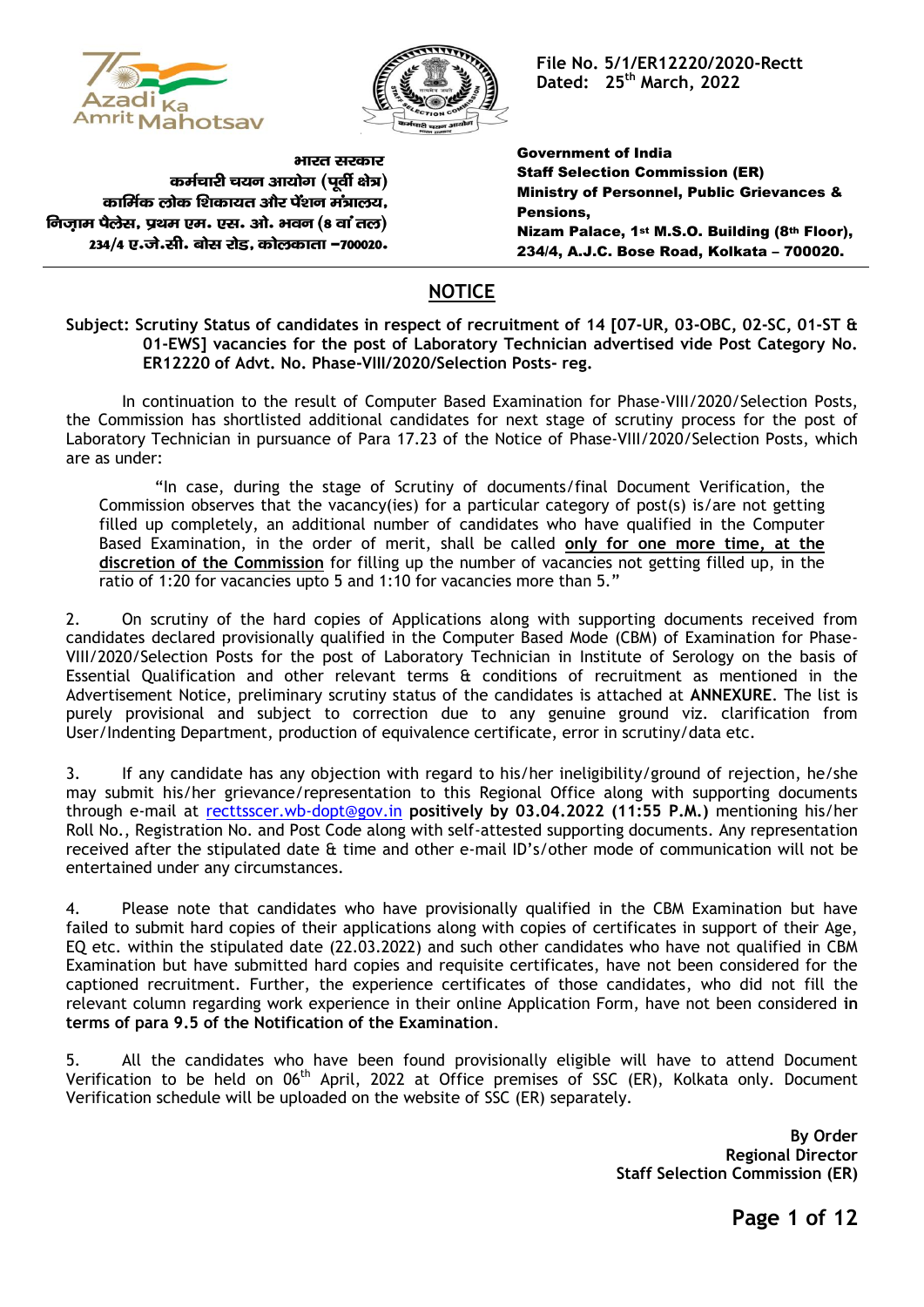## **ANNEXURE**

## **TENTATIVE LIST OF SCRUTINY STATUS OF CANDIDATES FOR POST CATEGORY NO. ER12220**

| SL.            | ROLL NO.   | <b>Name Of Candidate</b>         | <b>CATEGORY PWD</b> |              | <b>EXS</b> | <b>SCRUTINY</b> | <b>REASON FOR REJECTION</b>               | <b>REMARKS, IF ANY</b>           |
|----------------|------------|----------------------------------|---------------------|--------------|------------|-----------------|-------------------------------------------|----------------------------------|
| NO.            |            |                                  |                     |              |            | <b>STATUS</b>   |                                           |                                  |
| 1              | 1082000108 | <b>Sadanand Kumar</b>            | <b>OBC</b>          | N            | No         | <b>REJECTED</b> | <b>Hard Copy Not Received</b>             | $\cdots$                         |
| $\overline{2}$ | 1082000187 | Hrishikesh Sharma                | <b>UR</b>           | $\mathsf{N}$ | <b>No</b>  | <b>NOT</b>      | Essential<br>Qualification<br>not         | Not possesses Diploma in Medical |
|                |            |                                  |                     |              |            | <b>ELIGIBLE</b> | possessed within the crucial date         | Laboratory Technology            |
| 3              | 1082001068 | Ravi Ranjan Kumar                | <b>OBC</b>          | N            | No         | <b>REJECTED</b> | Hard Copy Not Received                    | $\cdots$                         |
| $\overline{4}$ | 1082001094 | <b>Binay Kumar Ram</b>           | $\overline{SC}$     | N            | No         | <b>REJECTED</b> | Hard Copy Not Received                    | $\cdots$                         |
| 5              | 1082002937 | Sushma Raj                       | <b>UR</b>           | N            | No         | <b>REJECTED</b> | Hard Copy Not Received                    | $\cdots$                         |
| 6              | 1082003329 | <b>Manish Kumar</b>              | <b>OBC</b>          | $\mathsf{N}$ | No         | <b>REJECTED</b> | <b>Hard Copy Not Received</b>             | $\cdots$                         |
| $\overline{7}$ | 1082003471 | Dharmendra Kumar<br>Pandit       | <b>OBC</b>          | N            | No         | <b>REJECTED</b> | <b>Hard Copy Not Received</b>             | $\cdots$                         |
| 8              | 1082003599 | Akhilesh Kumar                   | ST                  | $\mathsf{N}$ | No         | <b>REJECTED</b> | <b>Hard Copy Not Received</b>             | $\cdots$                         |
| 9              | 1082003762 | Amisha Sinha                     | <b>OBC</b>          | N            | No         | <b>REJECTED</b> | <b>Hard Copy Not Received</b>             | $\cdots$                         |
| 10             | 1082004238 | Priti Kumari                     | <b>OBC</b>          | $\mathsf{N}$ | No         | <b>REJECTED</b> | Hard Copy Not Received                    | $\cdots$                         |
| 11             | 1082004735 | Deepak Kumar Ram                 | SC                  | N            | No         | <b>REJECTED</b> | <b>Hard Copy Not Received</b>             | $\cdots$                         |
| 12             | 1082005546 | Surjeet Kumar                    | SC                  | N            | No         | <b>REJECTED</b> | Hard Copy Not Received within<br>due date | $\cdots$                         |
| 13             | 1082006624 | <b>Premchand Kumar</b><br>Sharma | $OE$                | N            | No         | <b>REJECTED</b> | Hard Copy Not Received                    | $\cdots$                         |
| 14             | 1082007531 | Deepak Kumar Mahato              | $OE$                | $\mathsf{N}$ | No         | <b>REJECTED</b> | Hard Copy Not Received                    | $\cdots$                         |
| 15             | 1082008494 | <b>Rohit Kumar</b>               | $\overline{SC}$     | $\mathsf{N}$ | No         | <b>REJECTED</b> | <b>Hard Copy Not Received</b>             | $\cdots$                         |
| 16             | 1082010059 | Ravindra Kumar Das               | SC                  | $\mathsf{N}$ | No         | <b>REJECTED</b> | <b>Hard Copy Not Received</b>             | $\cdots$                         |
| 17             | 1082030016 | Vikash Kumar                     | <b>UR</b>           | $\mathsf{N}$ | No         | <b>REJECTED</b> | <b>Hard Copy Not Received</b>             | $\cdots$                         |
| 18             | 1082031160 | Pappu Kumar                      | <b>OBC</b>          | $\mathsf{N}$ | No         | <b>NOT</b>      | Essential<br>Qualification<br>not         | Not possesses Diploma in Medical |
|                |            |                                  |                     |              |            | <b>ELIGIBLE</b> | possessed within the crucial date         | Laboratory Technology            |
| 19             | 1082100510 | Diwarilal                        | SC                  | N            | No         | <b>REJECTED</b> | Hard Copy Not Received                    |                                  |
| 20             | 1082101935 | Lalit Raj                        | <b>SC</b>           | N            | No         | <b>NOT</b>      | Essential<br>Qualification<br>not         | Not possesses Diploma in Medical |
|                |            |                                  |                     |              |            | <b>ELIGIBLE</b> | possessed within the crucial date         | Laboratory Technology            |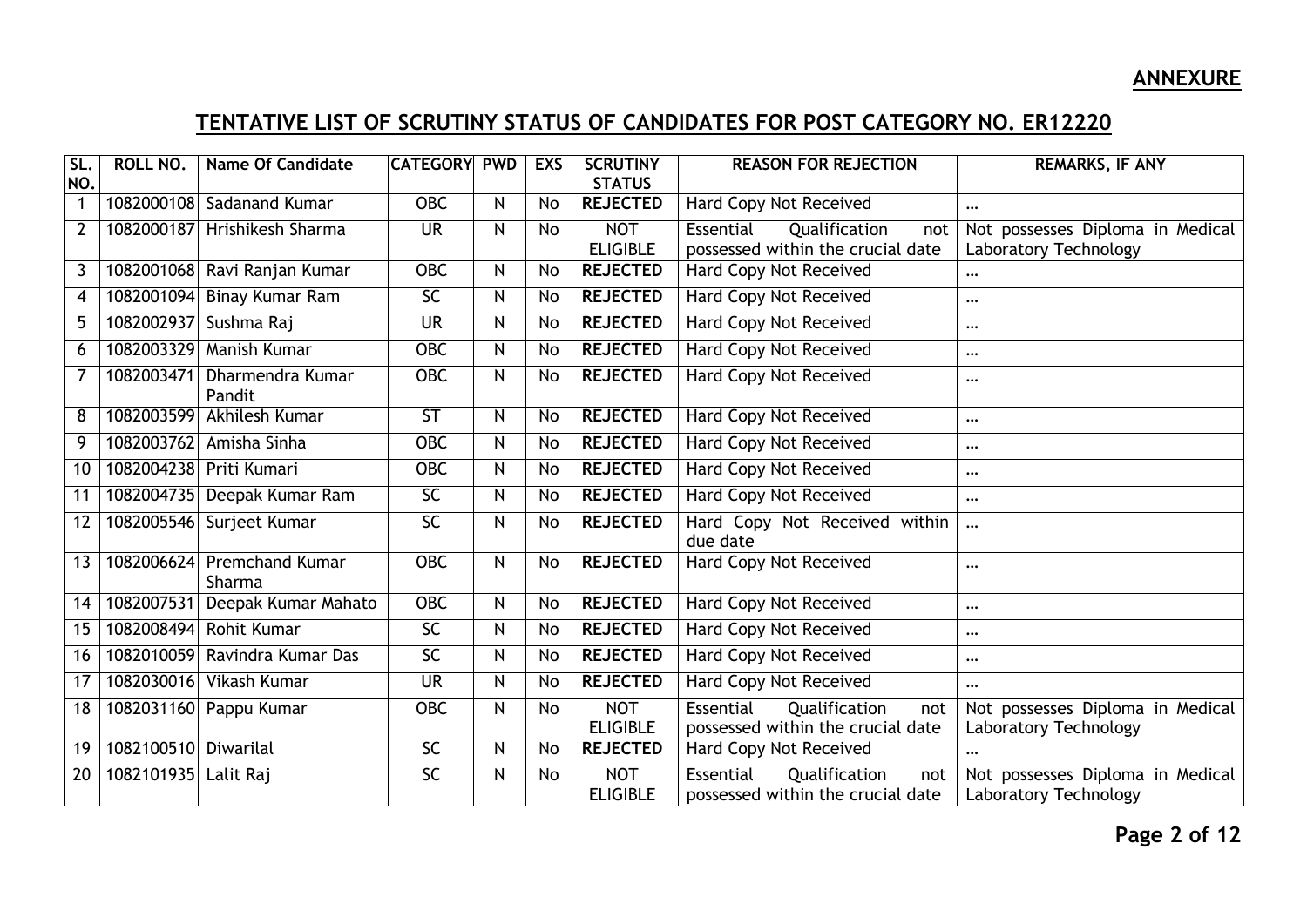| SL.<br>NO.      | <b>ROLL NO.</b> | <b>Name Of Candidate</b>        | <b>CATEGORY</b>          | <b>PWD</b>   | <b>EXS</b>      | <b>SCRUTINY</b><br><b>STATUS</b> | <b>REASON FOR REJECTION</b>                                                   | <b>REMARKS, IF ANY</b>                                           |
|-----------------|-----------------|---------------------------------|--------------------------|--------------|-----------------|----------------------------------|-------------------------------------------------------------------------------|------------------------------------------------------------------|
| $\overline{21}$ | 1082103522      | Ajay Kumar                      | 5 <sub>C</sub>           | N            | <b>No</b>       | <b>REJECTED</b>                  | <b>Hard Copy Not Received</b>                                                 | $\cdots$                                                         |
| $\overline{22}$ | 1082200642      | Pooja Sonkar                    | $\overline{SC}$          | N            | <b>No</b>       | <b>REJECTED</b>                  | <b>Hard Copy Not Received</b>                                                 | $\cdots$                                                         |
| $\overline{23}$ | 1082202584      | Kajal                           | <b>OBC</b>               | N            | <b>No</b>       | <b>REJECTED</b>                  | <b>Hard Copy Not Received</b>                                                 | $\cdots$                                                         |
| $\overline{24}$ | 1082203152      | Diksha Rai                      | <b>UR</b>                | Ν            | $\overline{No}$ | <b>NOT</b><br><b>ELIGIBLE</b>    | Essential<br>Qualification<br>not<br>possessed within the crucial date        | Not possesses Diploma in Medical<br><b>Technology Laboratory</b> |
| 25              |                 | 1082203179 Anand Kumar Pandey   | <b>UR</b>                | Y            | <b>No</b>       | <b>NOT</b><br><b>ELIGIBLE</b>    | Qualification<br>Essential<br>not<br>possessed within the crucial date        | Not possesses Diploma in Medical<br>Laboratory Technology        |
| $\overline{26}$ |                 | 1082203186 Praveen Kumar Sonker | $\overline{SC}$          | N            | <b>No</b>       | <b>REJECTED</b>                  | <b>Hard Copy Not Received</b>                                                 | $\cdots$                                                         |
| $\overline{27}$ | 1082203358      | <b>Vishal Yadav</b>             | <b>OBC</b>               | $\mathsf{N}$ | No              | <b>NOT</b><br><b>ELIGIBLE</b>    | Essential<br>Qualification<br>not<br>possessed within the crucial date        | Not possesses Diploma in Medical<br>Laboratory Technology        |
| $\overline{28}$ | 1082203995      | Mukesh Kumar                    | <b>OBC</b>               | N            | No              | <b>REJECTED</b>                  | <b>Hard Copy Not Received</b>                                                 |                                                                  |
| 29              | 1082204349      | Vishal Sonkar                   | $\overline{SC}$          | N            | <b>No</b>       | <b>REJECTED</b>                  | Hard Copy Not Received                                                        |                                                                  |
| 30              | 1082204444      | Rohit Chaurasia                 | $\overline{OBC}$         | N            | <b>No</b>       | <b>ELIGIBLE</b>                  |                                                                               | $\cdots$                                                         |
| $\overline{31}$ |                 | 1082401058 Sachin Singh         | $\overline{\mathsf{UR}}$ | N            | No              | <b>REJECTED</b>                  | <b>Hard Copy Not Received</b>                                                 | $\cdots$                                                         |
| 32              | 1082403408      | Ragini Singh                    | <b>UR</b>                | ${\sf N}$    | No              | <b>REJECTED</b>                  | Hard Copy Not Received                                                        | $\cdots$                                                         |
| 33              | 1082407100      | <b>Ankit Kumar</b>              | <b>OBC</b>               | $\mathsf{N}$ | <b>No</b>       | <b>REJECTED</b>                  | Hard Copy Not Received                                                        | $\cdots$                                                         |
| $\overline{34}$ |                 | 1082407201 Priyanka Rao         | $\overline{SC}$          | N            | <b>No</b>       | <b>NOT</b><br><b>ELIGIBLE</b>    | Essential<br>Qualification<br>not<br>possessed within the crucial date        | Not possesses Diploma in Medical<br>Laboratory Technology        |
| $\overline{35}$ |                 | 1082407540 Neha Kushwaha        | $OE$                     | N            | <b>No</b>       | <b>NOT</b><br><b>ELIGIBLE</b>    | Essential<br>Qualification<br>not<br>possessed within the crucial date        | Not possesses Diploma in Medical<br>Laboratory Technology        |
| 36              |                 | 1082407703 Dheeraj Kumar Shah   | ST                       | N            | <b>No</b>       | <b>REJECTED</b>                  | Hard Copy Not Received                                                        | $\cdots$                                                         |
| 37              | 1082407896      | <b>Abhishek Singh</b>           | <b>OBC</b>               | N            | <b>No</b>       | <b>REJECTED</b>                  | Hard Copy Not Received                                                        |                                                                  |
| 38              | 1082501240      | Amar Jeet Bharti                | $\overline{SC}$          | N            | No              | <b>REJECTED</b>                  | Hard Copy Not Received                                                        | $\cdots$                                                         |
| 39              | 1082505525      | Akash Kumar                     | SC                       | N            | <b>No</b>       | <b>REJECTED</b>                  | <b>Hard Copy Not Received</b>                                                 | $\cdots$                                                         |
| 40              | 1082505706      | Ambuj Kumar Verma               | $\overline{SC}$          | N            | <b>No</b>       | <b>NOT</b><br><b>ELIGIBLE</b>    | <b>Essential</b><br>Qualification<br>not<br>possessed within the crucial date | Not possesses Diploma in Medical<br>Laboratory Technology        |
| $\overline{41}$ | 1082507011      | Digambar Sharma                 | $\overline{\mathsf{UR}}$ | N            | No              | <b>REJECTED</b>                  | <b>Hard Copy Not Received</b>                                                 | $\cdots$                                                         |
| 42              | 1082600726      | Kanhaiya Pal                    | <b>OBC</b>               | N            | No              | <b>REJECTED</b>                  | <b>Hard Copy Not Received</b>                                                 | $\cdots$                                                         |
| 43              | 1082601632      | Saurav Kumar                    | $\overline{SC}$          | Ν            | No              | <b>REJECTED</b>                  | <b>Hard Copy Not Received</b>                                                 | $\cdots$                                                         |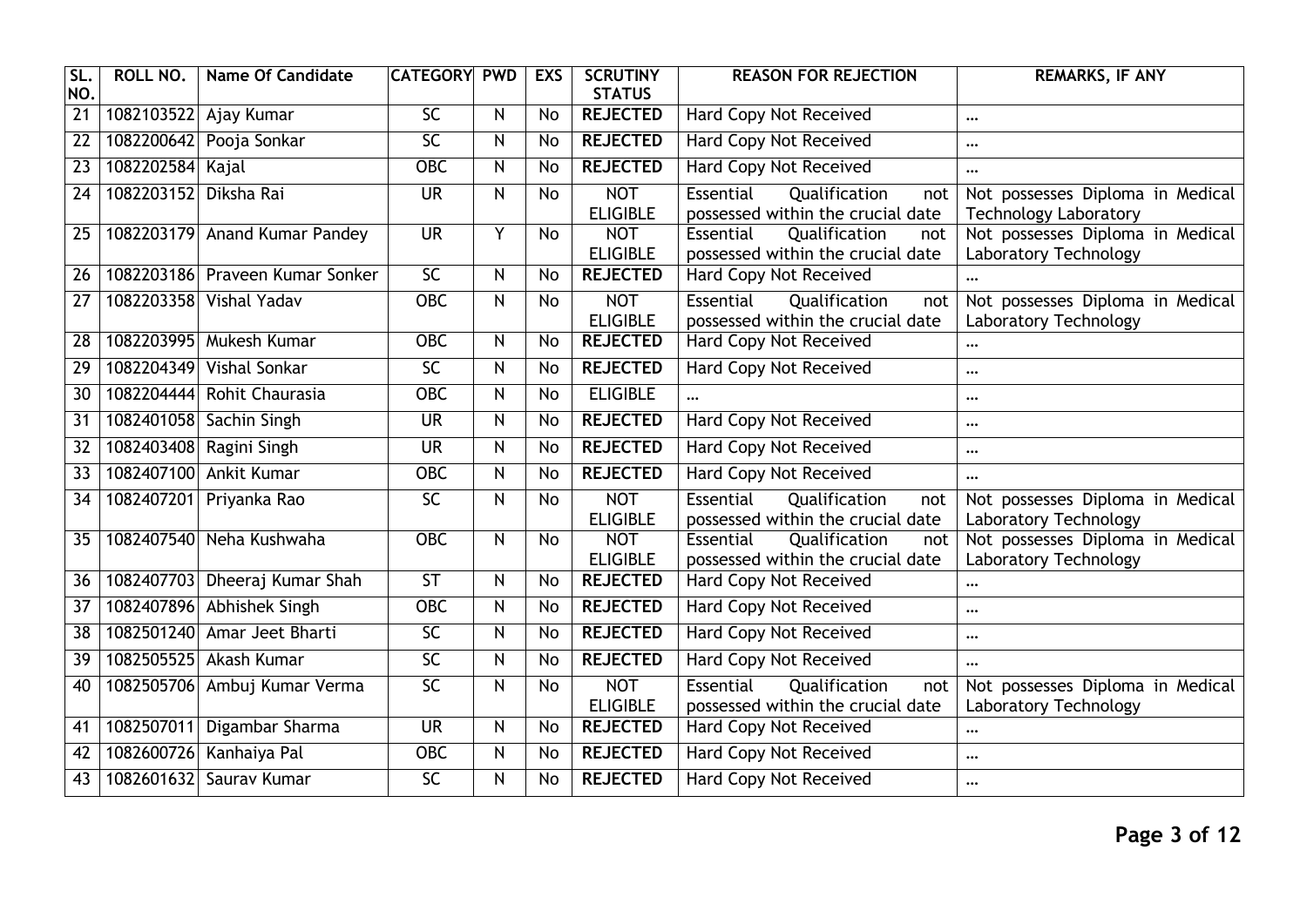| SL.<br>NO.      | ROLL NO.               | <b>Name Of Candidate</b>             | <b>CATEGORY</b>          | <b>PWD</b>              | <b>EXS</b> | <b>SCRUTINY</b><br><b>STATUS</b> | <b>REASON FOR REJECTION</b>                                            | REMARKS, IF ANY                                           |
|-----------------|------------------------|--------------------------------------|--------------------------|-------------------------|------------|----------------------------------|------------------------------------------------------------------------|-----------------------------------------------------------|
| $\overline{44}$ |                        | 1082801041 Nitish Kumar              | <b>OBC</b>               | $\overline{\mathsf{N}}$ | <b>No</b>  | <b>REJECTED</b>                  | <b>Hard Copy Not Received</b>                                          | $\ddotsc$                                                 |
| 45              |                        | 1082801050 Isha Kumari               | <b>UR</b>                | ${\sf N}$               | <b>No</b>  | <b>NOT</b><br><b>ELIGIBLE</b>    | Essential<br>Qualification<br>not<br>possessed within the crucial date | Not possesses Diploma in Medical<br>Laboratory Technology |
| 46              |                        | 1082801129 Guddu Kumar               | 5 <sub>C</sub>           | N                       | <b>No</b>  | <b>NOT</b>                       | Essential<br>Qualification<br>not                                      | Not possesses Diploma in Medical                          |
|                 |                        |                                      |                          |                         |            | <b>ELIGIBLE</b>                  | possessed within the crucial date                                      | Laboratory Technology                                     |
| 47              |                        | 1082801243 Jyoti Bhushan             | <b>UR</b>                | N                       | No         | <b>ELIGIBLE</b>                  |                                                                        | $\cdots$                                                  |
| 48              |                        | 2082000134 Vikas Kumar               | <b>OBC</b>               | $\mathsf{N}$            | <b>No</b>  | <b>REJECTED</b>                  | <b>Hard Copy Not Received</b>                                          | $\cdots$                                                  |
| 49              |                        | 2082000357 Tripti Kumari             | <b>OBC</b>               | N                       | No         | <b>REJECTED</b>                  | <b>Hard Copy Not Received</b>                                          | $\cdots$                                                  |
| 50              | 2082000577             | Amrit Topno                          | $\overline{\mathsf{ST}}$ | $\mathsf{N}$            | No         | <b>REJECTED</b>                  | <b>Hard Copy Not Received</b>                                          | $\cdots$                                                  |
| 51              | 2082001067             | Kaushal Kumar                        | $\overline{OBC}$         | N                       | <b>No</b>  | <b>REJECTED</b>                  | <b>Hard Copy Not Received</b>                                          | $\cdots$                                                  |
| 52              |                        | 2082001136 Pansori Sardar            | $\overline{\mathsf{ST}}$ | N                       | No         | <b>REJECTED</b>                  | <b>Hard Copy Not Received</b>                                          | $\cdots$                                                  |
| 53              |                        | 2082001163 Nityanand Kumar           | $OE$                     | $\overline{N}$          | <b>No</b>  | <b>REJECTED</b>                  | <b>Hard Copy Not Received</b>                                          | $\cdots$                                                  |
| 54              |                        | 2082001169 Saima Haseeb              | <b>OBC</b>               | ${\sf N}$               | No         | <b>REJECTED</b>                  | <b>Hard Copy Not Received</b>                                          | $\cdots$                                                  |
| 55              |                        | 2082001198 Simmi Verma               | <b>OBC</b>               | $\mathsf{N}$            | No         | <b>REJECTED</b>                  | <b>Hard Copy Not Received</b>                                          | $\cdots$                                                  |
| 56              | 2082001447             | Vishwajeet Kumar                     | $\overline{SC}$          | N                       | <b>No</b>  | <b>REJECTED</b>                  | Hard Copy Not Received                                                 | $\cdots$                                                  |
| 57              |                        | 2082002714 Savita Gagrai             | $\overline{\mathsf{ST}}$ | N                       | No         | <b>NOT</b><br><b>ELIGIBLE</b>    | Essential<br>Qualification<br>not<br>possessed within the crucial date | Not possesses Diploma in Medical<br>Laboratory Technology |
| 58              |                        | 2082002817 Sajid Ansari              | <b>OBC</b>               | N                       | <b>No</b>  | <b>REJECTED</b>                  | <b>Hard Copy Not Received</b>                                          |                                                           |
| 59              | 2082002964             | Reyaz Akhtar                         | <b>OBC</b>               | N                       | <b>No</b>  | <b>REJECTED</b>                  | Hard Copy Not Received                                                 | $\ddotsc$                                                 |
| 60              |                        | 2082002978 Shailendar Kumar<br>Mahto | <b>OBC</b>               | N                       | No         | <b>REJECTED</b>                  | Hard Copy Not Received within<br>due date                              | $\ddotsc$                                                 |
| 61              | 2082003102             | <b>Rahul Kumar</b>                   | <b>OBC</b>               | $\mathsf{N}$            | <b>No</b>  | <b>REJECTED</b>                  | <b>Hard Copy Not Received</b>                                          | $\cdots$                                                  |
| 62              |                        | 2082005161 Biswajit Tudu             | $\overline{\mathsf{ST}}$ | N                       | <b>No</b>  | <b>REJECTED</b>                  | Hard Copy Not Received                                                 | $\cdots$                                                  |
| 63              | 2082005169             | Raju Kumar Goswami                   | <b>UR</b>                | $\mathsf{N}$            | No         | <b>REJECTED</b>                  | <b>Hard Copy Not Received</b>                                          | $\cdots$                                                  |
| 64              |                        | 2082005280 Shubham Kumar Singh       | $\overline{\mathsf{UR}}$ | $\overline{N}$          | <b>No</b>  | <b>REJECTED</b>                  | <b>Hard Copy Not Received</b>                                          | $\cdots$                                                  |
| 65              |                        | 2082005448 Tania Karmakar            | <b>OBC</b>               | N                       | <b>No</b>  | <b>NOT</b>                       | Essential<br>Qualification<br>not                                      | Not possesses Diploma in Medical                          |
|                 |                        |                                      |                          |                         |            | <b>ELIGIBLE</b>                  | possessed within the crucial date                                      | Laboratory Technology                                     |
| 66              | 2082005625 Ajit Bhanja |                                      | $\overline{SC}$          | ${\sf N}$               | No         | <b>REJECTED</b>                  | <b>Hard Copy Not Received</b>                                          |                                                           |
| 67              |                        | 2082005947 Roshni Khatun             | <b>UR</b>                | N                       | No         | <b>NOT</b>                       | Educational<br>Qualification<br>not                                    | Not possesses Diploma in Medical                          |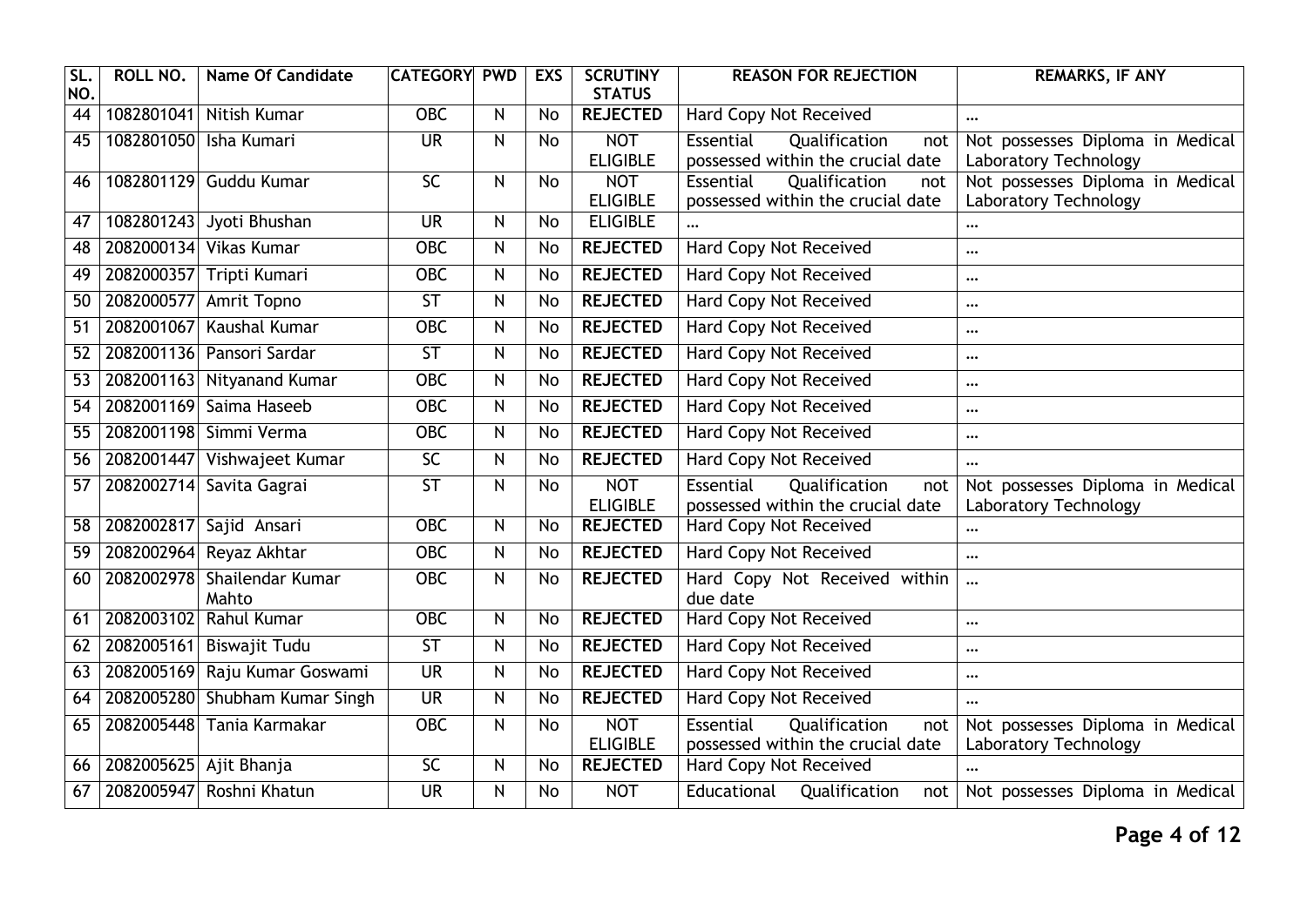| <b>SL</b><br>NO. | ROLL NO.   | <b>Name Of Candidate</b>   | <b>CATEGORY</b>          | <b>PWD</b>     | <b>EXS</b>     | <b>SCRUTINY</b><br><b>STATUS</b> | <b>REASON FOR REJECTION</b>                                            | <b>REMARKS, IF ANY</b>                                       |
|------------------|------------|----------------------------|--------------------------|----------------|----------------|----------------------------------|------------------------------------------------------------------------|--------------------------------------------------------------|
|                  |            |                            |                          |                |                | <b>ELIGIBLE</b>                  | possessed within the crucial date                                      | Laboratory Technology                                        |
| 68               | 2082005955 | Amit Dolai                 | $\overline{SC}$          | $\mathsf{N}$   | No             | <b>REJECTED</b>                  | <b>Hard Copy Not Received</b>                                          | $\cdots$                                                     |
| 69               | 2082005987 | Papia Paul                 | $\overline{OBC}$         | $\mathsf{N}$   | No             | <b>REJECTED</b>                  | <b>Hard Copy Not Received</b>                                          | $\ddotsc$                                                    |
| 70               | 2082006070 | <b>Tandra Mondal</b>       | $\overline{SC}$          | N              | No             | <b>ELIGIBLE</b>                  |                                                                        | $\cdots$                                                     |
| $\overline{71}$  | 2082006623 | Sumouli Koley              | <b>UR</b>                | $\mathsf{N}$   | <b>No</b>      | <b>REJECTED</b>                  | Hard Copy Not Received                                                 | $\cdots$                                                     |
| 72               | 2082006810 | Partha Pratim Biswas       | $\overline{SC}$          | $\mathsf{N}$   | <b>No</b>      | <b>NOT</b><br><b>ELIGIBLE</b>    | Essential<br>Qualification<br>not<br>possessed within the crucial date | possesses Diploma<br>Medical<br>Not<br>Laboratory Technology |
| $\overline{73}$  | 2082007494 | Rittika Adak               | <b>OBC</b>               | $\overline{N}$ | $\overline{N}$ | <b>REJECTED</b>                  | <b>Hard Copy Not Received</b>                                          |                                                              |
| 74               | 2082007732 | Anik Dutta                 | <b>UR</b>                | $\mathsf{N}$   | <b>No</b>      | <b>NOT</b><br><b>ELIGIBLE</b>    | Essential<br>Qualification<br>not<br>possessed within the crucial date | Not possesses Diploma in Medical<br>Laboratory Technology    |
| 75               | 2082007734 | Susmita Mondal             | $\overline{SC}$          | $\mathsf{N}$   | No             | <b>REJECTED</b>                  | <b>Hard Copy Not Received</b>                                          | $\cdots$                                                     |
| 76               | 2082008266 | Debajyoti Mitra            | $\overline{\mathsf{UR}}$ | $\mathsf{N}$   | <b>No</b>      | <b>REJECTED</b>                  | Hard Copy Not Received                                                 | $\cdots$                                                     |
| 77               | 2082008390 | Jayanta Gharami            | $\overline{SC}$          | $\mathsf{N}$   | No             | <b>REJECTED</b>                  | <b>Hard Copy Not Received</b>                                          | $\cdots$                                                     |
| 78               | 2082008449 | Anish Barua                | $\overline{\mathsf{ST}}$ | $\mathsf{N}$   | No             | <b>REJECTED</b>                  | <b>Hard Copy Not Received</b>                                          | $\cdots$                                                     |
| 79               | 2082008469 | <b>Gourab Mondal</b>       | $\overline{SC}$          | $\mathsf{N}$   | <b>No</b>      | <b>REJECTED</b>                  | Hard Copy Not Received                                                 | $\cdots$                                                     |
| 80               |            | 2082008959 Farhana Sabnam  | $\overline{\mathsf{UR}}$ | $\mathsf{N}$   | <b>No</b>      | <b>NOT</b><br><b>ELIGIBLE</b>    | Essential<br>Qualification<br>not<br>possessed within the crucial date | Not possesses Diploma in Medical<br>Laboratory Technology    |
| 81               | 2082009040 | Supriya Baral              | $\overline{SC}$          | $\mathsf{N}$   | No             | <b>REJECTED</b>                  | <b>Hard Copy Not Received</b>                                          | $\cdots$                                                     |
| $\overline{82}$  | 2082009048 | <b>Moumita Das</b>         | <b>UR</b>                | N              | No             | <b>REJECTED</b>                  | <b>Hard Copy Not Received</b>                                          | $\cdots$                                                     |
| 83               | 2082009626 | Abhisek Halder             | $\overline{SC}$          | $\mathsf{N}$   | No             | <b>REJECTED</b>                  | <b>Hard Copy Not Received</b>                                          | $\cdots$                                                     |
| 84               |            | 2082009703 Moumita Shabnam | $\overline{OBC}$         | $\mathsf{N}$   | No             | <b>REJECTED</b>                  | <b>Hard Copy Not Received</b>                                          | $\cdots$                                                     |
| 85               | 2082009725 | Sayantani Bal              | <b>UR</b>                | N              | <b>No</b>      | <b>NOT</b><br><b>ELIGIBLE</b>    | Essential<br>Qualification<br>not<br>possessed within the crucial date | Not possesses Diploma in Medical<br>Laboratory Technology    |
| 86               |            | 2082009738 Sriparna Das    | $\overline{SC}$          | $\mathsf{N}$   | No             | <b>REJECTED</b>                  | <b>Hard Copy Not Received</b>                                          | $\cdots$                                                     |
| 87               | 2082010413 | Payal Gupta                | <b>UR</b>                | $\mathsf{N}$   | No             | <b>REJECTED</b>                  | <b>Hard Copy Not Received</b>                                          | $\cdots$                                                     |
| 88               |            | 2082010510 Subhas Sanphui  | $\overline{SC}$          | $\mathsf{N}$   | <b>No</b>      | <b>REJECTED</b>                  | <b>Hard Copy Not Received</b>                                          | $\ddotsc$                                                    |
| 89               | 2082010994 | Sohini Nandi               | $\overline{OBC}$         | N              | No             | <b>NOT</b><br><b>ELIGIBLE</b>    | Essential<br>Qualification<br>not<br>possessed within the crucial date | Not possesses Diploma in Medical<br>Laboratory Technology    |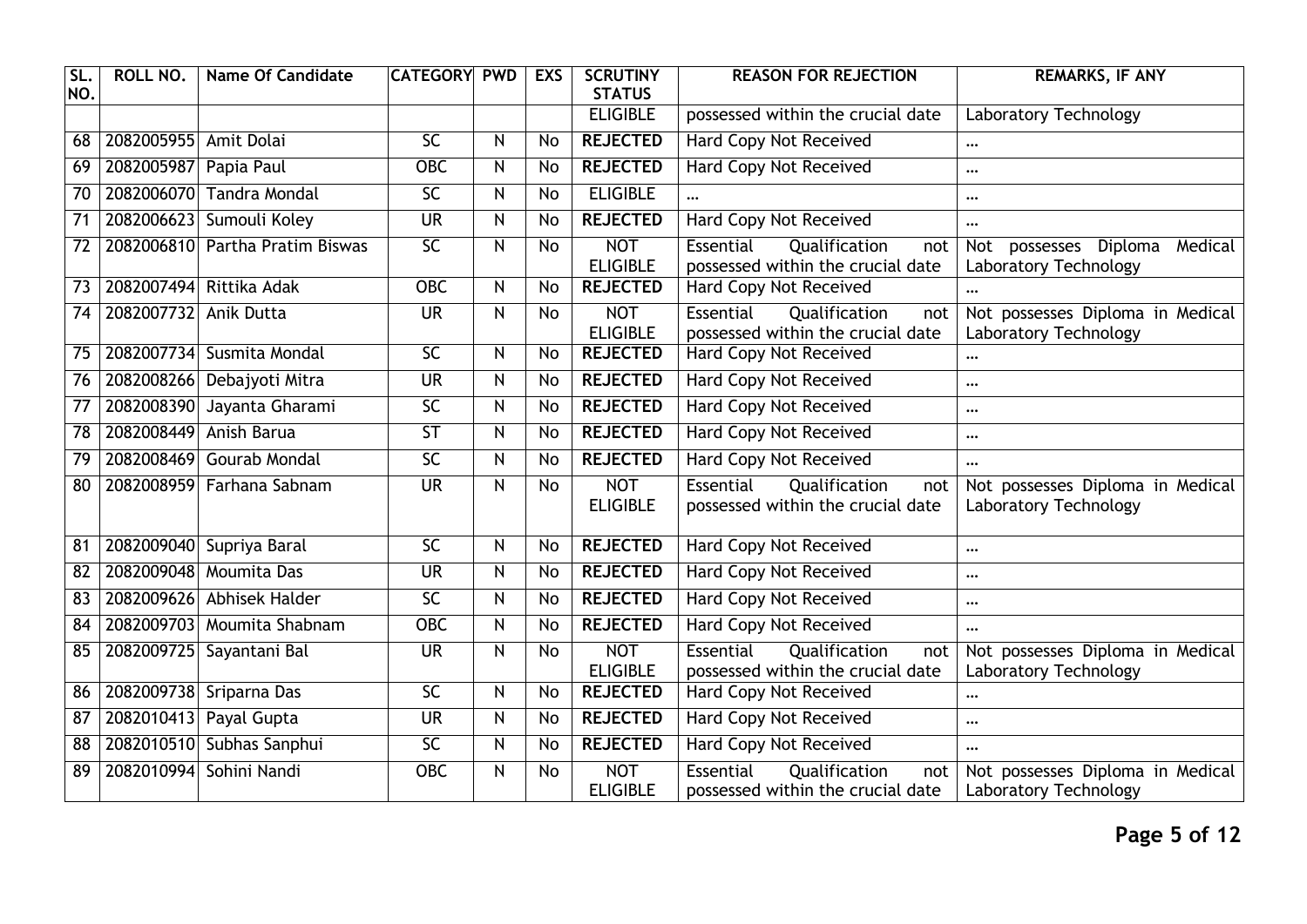| SL.<br>NO.      | <b>ROLL NO.</b>             | <b>Name Of Candidate</b>                | <b>CATEGORY</b>          | <b>PWD</b>              | <b>EXS</b>      | <b>SCRUTINY</b><br><b>STATUS</b> | <b>REASON FOR REJECTION</b>                                            | <b>REMARKS, IF ANY</b>                                           |
|-----------------|-----------------------------|-----------------------------------------|--------------------------|-------------------------|-----------------|----------------------------------|------------------------------------------------------------------------|------------------------------------------------------------------|
| $\overline{90}$ | 2082011144                  | Nityananda Gharami                      | 5 <sub>C</sub>           | $\overline{\mathsf{z}}$ | <b>No</b>       | <b>REJECTED</b>                  | <b>Hard Copy Not Received</b>                                          | $\cdots$                                                         |
| 91              | 2082011194                  | Debayan Jana                            | <b>UR</b>                | N                       | <b>No</b>       | <b>NOT</b><br><b>ELIGIBLE</b>    | Essential<br>Qualification<br>not<br>possessed within the crucial date | Not possesses Diploma in Medical<br>Laboratory Technology        |
| 92              | 2082011507                  | Nihar Murmu                             | ST                       | N                       | No              | <b>NOT</b><br><b>ELIGIBLE</b>    | Qualification<br>Essential<br>not<br>possessed within the crucial date | Not possesses Diploma in Medical<br>Laboratory Technology        |
| 93              | 2082011787                  | Abhijnan Dasgupta                       | <b>UR</b>                | N                       | No              | <b>REJECTED</b>                  | Hard Copy Not Received                                                 | $\cdots$                                                         |
| 94              |                             | 2082012315 Sudipta Kr Biswas            | $OE$                     | N                       | <b>No</b>       | <b>ELIGIBLE</b>                  |                                                                        |                                                                  |
| $\overline{95}$ | 2082012700                  | <b>Tanmoy Kaity</b>                     | $OE$                     | N                       | No              | <b>ELIGIBLE</b>                  |                                                                        |                                                                  |
| 96              | 2082012754                  | Rana Sarkar                             | $\overline{SC}$          | N                       | <b>No</b>       | <b>REJECTED</b>                  | Hard Copy Not Received                                                 | $\cdots$                                                         |
| 97              | 2082013252 Pronay Das       |                                         | <b>UR</b>                | N                       | <b>No</b>       | <b>NOT</b><br><b>ELIGIBLE</b>    | Essential<br>Qualification<br>not<br>possessed within the crucial date | Not possesses Diploma in Medical<br>Laboratory Technology        |
| 98              | 2082013262                  | Imran Najir                             | $\overline{OBC}$         | N                       | <b>No</b>       | <b>NOT</b><br><b>ELIGIBLE</b>    | Essential<br>Qualification<br>not<br>possessed within the crucial date | Not possesses Diploma in Medical<br>Laboratory Technology        |
| 99              | 2082014241                  | Souvik Kar                              | <b>UR</b>                | N                       | <b>No</b>       | <b>REJECTED</b>                  | Hard Copy Not Received                                                 |                                                                  |
| 100             | 2082014467                  | Ranit Sardar                            | $\overline{SC}$          | N                       | <b>No</b>       | <b>NOT</b><br><b>ELIGIBLE</b>    | Essential<br>Qualification<br>not<br>possessed within the crucial date | Not possesses Diploma in Medical<br>Laboratory Technology        |
|                 | 101 2082014499              | <b>Monojit Patra</b>                    | $\overline{SC}$          | N                       | No              | <b>NOT</b><br><b>ELIGIBLE</b>    | Essential<br>Qualification<br>not<br>possessed within the crucial date | Not possesses Diploma in Medical<br>Laboratory Technology        |
| 102             | 2082014829                  | <b>Sheo Shankar Shaw</b>                | <b>UR</b>                | $\overline{\mathsf{N}}$ | $\overline{No}$ | <b>REJECTED</b>                  | <b>Hard Copy Not Received</b>                                          | $\ddotsc$                                                        |
|                 |                             | 103 2082014851 Arijit Kundu             | <b>UR</b>                | N                       | <b>No</b>       | <b>NOT</b><br><b>ELIGIBLE</b>    | Essential<br>Qualification<br>not<br>possessed within the crucial date | Not possesses Diploma in Medical<br>Laboratory Technology        |
|                 | 104 2082014871              | Koushik Das                             | $\overline{\mathsf{UR}}$ | N                       | <b>No</b>       | <b>NOT</b><br><b>ELIGIBLE</b>    | Essential<br>Qualification<br>not<br>possessed within the crucial date | Not possesses Diploma in Medical<br>Laboratory Technology        |
|                 |                             | 105   2082015332   Palash Malik         | $\overline{SC}$          | $\mathsf{N}$            | <b>No</b>       | <b>ELIGIBLE</b>                  |                                                                        |                                                                  |
|                 |                             | 106   2082015352   Purnendu Chandra Das | $\overline{SC}$          | N                       | <b>No</b>       | <b>NOT</b><br><b>ELIGIBLE</b>    | Essential<br>Qualification<br>not<br>possessed within the crucial date | Not possesses Diploma in Medical<br>Laboratory Technology        |
|                 | 107 2082015641              | Kasif Ezhar Ansari                      | $OE$                     | N                       | <b>No</b>       | <b>REJECTED</b>                  | Hard Copy Not Received                                                 | $\cdots$                                                         |
| 108             | 2082015692                  | Tapas Kumar Das                         | <b>UR</b>                | N                       | <b>No</b>       | <b>NOT</b><br><b>ELIGIBLE</b>    | Essential<br>Qualification<br>not<br>possessed within the crucial date | Not possesses Diploma in Medical<br><b>Technology Laboratory</b> |
|                 |                             | 109 2082015861 Subhajit Debnath         | <b>OBC</b>               | $\overline{N}$          | $\overline{N}$  | <b>REJECTED</b>                  | Hard Copy Not Received                                                 | $\cdots$                                                         |
|                 | 110 2082016024 Sk Suraj Ali |                                         | $OE$                     | N                       | No              | <b>REJECTED</b>                  | <b>Hard Copy Not Received</b>                                          | $\cdots$                                                         |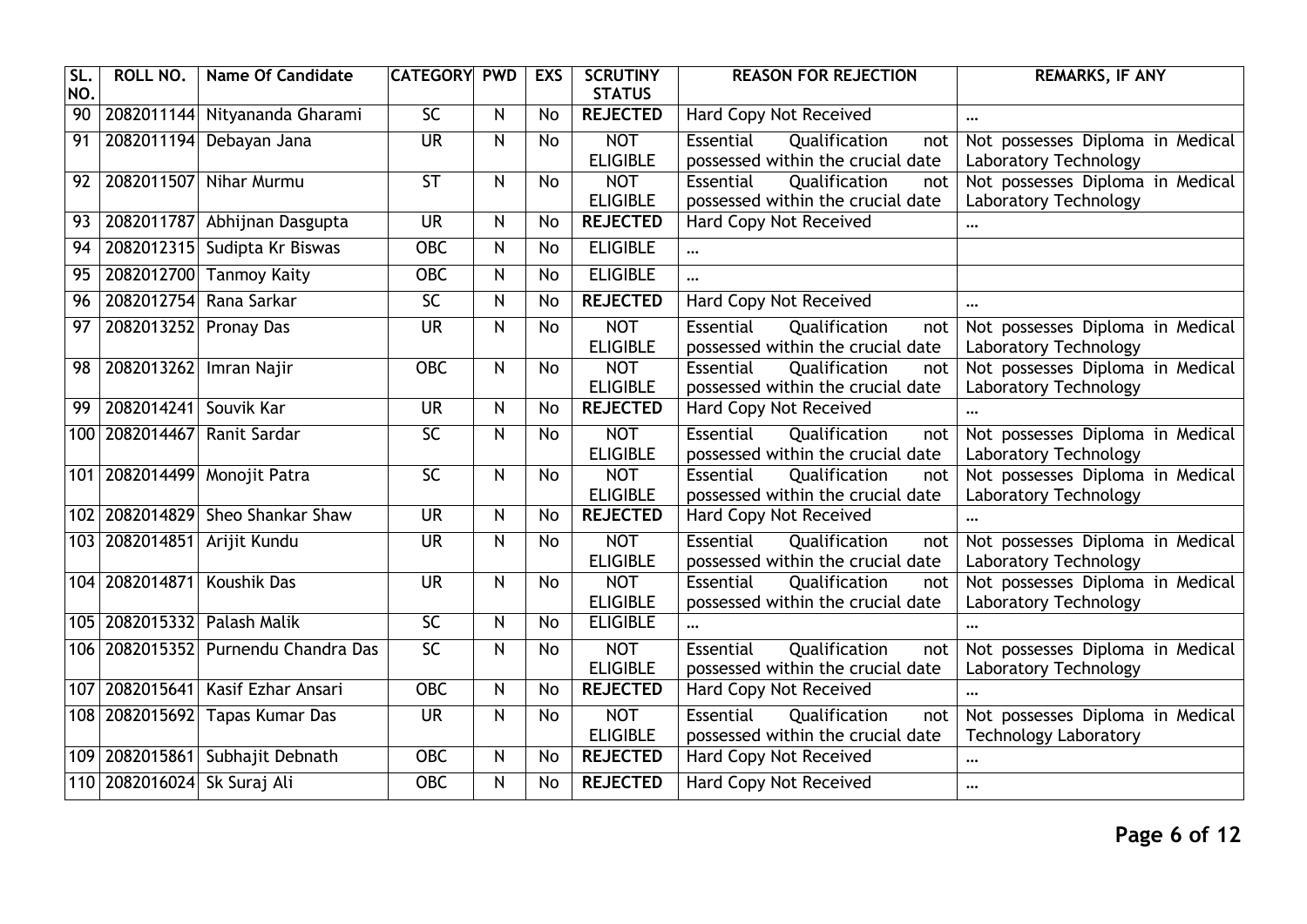| SL.<br>NO.       | <b>ROLL NO.</b>           | <b>Name Of Candidate</b>           | <b>CATEGORY</b>          | <b>PWD</b>              | <b>EXS</b>     | <b>SCRUTINY</b><br><b>STATUS</b>   | <b>REASON FOR REJECTION</b>                                                   | <b>REMARKS, IF ANY</b>                                    |
|------------------|---------------------------|------------------------------------|--------------------------|-------------------------|----------------|------------------------------------|-------------------------------------------------------------------------------|-----------------------------------------------------------|
| $\overline{111}$ |                           | 2082016963 Susmita Sarkar          | 5 <sub>C</sub>           | N                       | <b>No</b>      | <b>REJECTED</b>                    | <b>Hard Copy Not Received</b>                                                 | $\cdots$                                                  |
| 112              |                           | 2082016997 Indra Kumar Limbu       | $\overline{\mathsf{ST}}$ | N                       | <b>No</b>      | <b>REJECTED</b>                    | <b>Hard Copy Not Received</b>                                                 | $\cdots$                                                  |
| 113              | 2082017559                | Sanjoy Hambir                      | $\overline{SC}$          | N                       | <b>No</b>      | <b>REJECTED</b>                    | <b>Hard Copy Not Received</b>                                                 | $\ddotsc$                                                 |
| 114              |                           | 2082017628 Paramita Pal            | <b>UR</b>                | N                       | No             | <b>REJECTED</b>                    | <b>Hard Copy Not Received</b>                                                 | $\cdots$                                                  |
|                  | 115 2082017644            | Rittika Ghosh                      | <b>UR</b>                | N                       | <b>No</b>      | <b>REJECTED</b>                    | <b>Hard Copy Not Received</b>                                                 |                                                           |
| 116              | 2082017744                | <b>Bikash Hembram</b>              | $\overline{\mathsf{ST}}$ | N                       | No             | <b>REJECTED</b>                    | Hard Copy Not Received                                                        | $\cdots$                                                  |
| 117              | 2082017791                | Jishan Mallick                     | <b>OBC</b>               | $\overline{\mathsf{N}}$ | $\overline{N}$ | <b>REJECTED</b>                    | <b>Hard Copy Not Received</b>                                                 | $\ddotsc$                                                 |
|                  | 118 2082017808            | Anushka Ghosh                      | <b>UR</b>                | N                       | No             | <b>REJECTED</b>                    | <b>Hard Copy Not Received</b>                                                 | $\cdots$                                                  |
|                  | 119 2082017836 Shilpa Pal |                                    | $\overline{\mathsf{UR}}$ | N                       | <b>No</b>      | <b>REJECTED</b>                    | <b>Hard Copy Not Received</b>                                                 | $\cdots$                                                  |
|                  | 120 2082018113            | <b>Alok Adak</b>                   | <b>UR</b>                | N                       | <b>No</b>      | <b>NOT</b><br><b>ELIGIBLE</b>      | <b>Essential</b><br>Qualification<br>not<br>possessed within the crucial date | Not possesses Diploma in Medical<br>Laboratory Technology |
|                  |                           | 121 2082018238 Nibash Biswas       | $\overline{SC}$          | N                       | <b>No</b>      | <b>NOT</b>                         | Qualification<br>Essential<br>not                                             | Not possesses Diploma in Medical                          |
|                  |                           | 122 2082018245 Payal Bhattacharjee | <b>UR</b>                | N                       | No             | <b>ELIGIBLE</b><br><b>REJECTED</b> | possessed within the crucial date<br><b>Hard Copy Not Received</b>            | Laboratory Technology<br>                                 |
|                  | 123 2082018278            | Susmita Sadhukhan                  | $OE$                     | N                       | <b>No</b>      | <b>REJECTED</b>                    | Hard Copy Not Received                                                        | $\cdots$                                                  |
|                  | 124 2082018890 Dip Das    |                                    | $\overline{SC}$          | N                       | <b>No</b>      | <b>ELIGIBLE</b>                    |                                                                               | $\ddotsc$                                                 |
|                  | 125 2082019833            | Sunita Mallick                     | OBC                      | N                       | No             | <b>REJECTED</b>                    | Hard Copy Not Received                                                        | $\cdots$                                                  |
|                  |                           | 126 2082019851 Budhiram Hembram    | $\overline{\mathsf{ST}}$ | N                       | <b>No</b>      | <b>NOT</b><br><b>ELIGIBLE</b>      | <b>Essential</b><br>Qualification<br>not<br>possessed within the crucial date | Not possesses Diploma in Medical<br>Laboratory Technology |
| 127              |                           | 2082019911 Subhashis Ojha          | $OE$                     | N                       | <b>No</b>      | <b>REJECTED</b>                    | <b>Hard Copy Not Received</b>                                                 | $\cdots$                                                  |
|                  | 128 2082020086            | Alisha Behera                      | $OE$                     | N                       | No             | <b>REJECTED</b>                    | <b>Hard Copy Not Received</b>                                                 |                                                           |
| 129              | 2082020133                | Jangyaseni Swain                   | <b>OBC</b>               | N                       | $\overline{N}$ | <b>REJECTED</b>                    | <b>Hard Copy Not Received</b>                                                 | $\cdots$                                                  |
|                  | 130 2082020241            | Swayamsiddha Sasmal                | <b>UR</b>                | N                       | <b>No</b>      | <b>REJECTED</b>                    | <b>Hard Copy Not Received</b>                                                 | $\cdots$                                                  |
| 131              | 2082020293                | Rajeswari Rao                      | $\overline{SC}$          | N                       | No             | <b>REJECTED</b>                    | <b>Hard Copy Not Received</b>                                                 | $\ddotsc$                                                 |
|                  | 132 2082020297            | Susri Priyanka Sethi               | $\overline{SC}$          | N                       | No             | <b>REJECTED</b>                    | <b>Hard Copy Not Received</b>                                                 | $\cdots$                                                  |
|                  | 133 2082020328            | Srusti Sahu                        | <b>UR</b>                | N                       | <b>No</b>      | <b>REJECTED</b>                    | <b>Hard Copy Not Received</b>                                                 | $\ddotsc$                                                 |
|                  |                           | 134 2082020498 Asish Kumar Nayak   | <b>UR</b>                | N                       | <b>No</b>      | <b>NOT</b><br><b>ELIGIBLE</b>      | Essential<br>Qualification<br>not<br>possessed within the crucial date        | Not possesses Diploma in Medical<br>Laboratory Technology |
|                  | 135 2082020527 Atul Padhy |                                    | $\overline{\mathsf{UR}}$ | N                       | <b>No</b>      | <b>NOT</b>                         | Essential<br>Qualification<br>not                                             | Not possesses Diploma in Medical                          |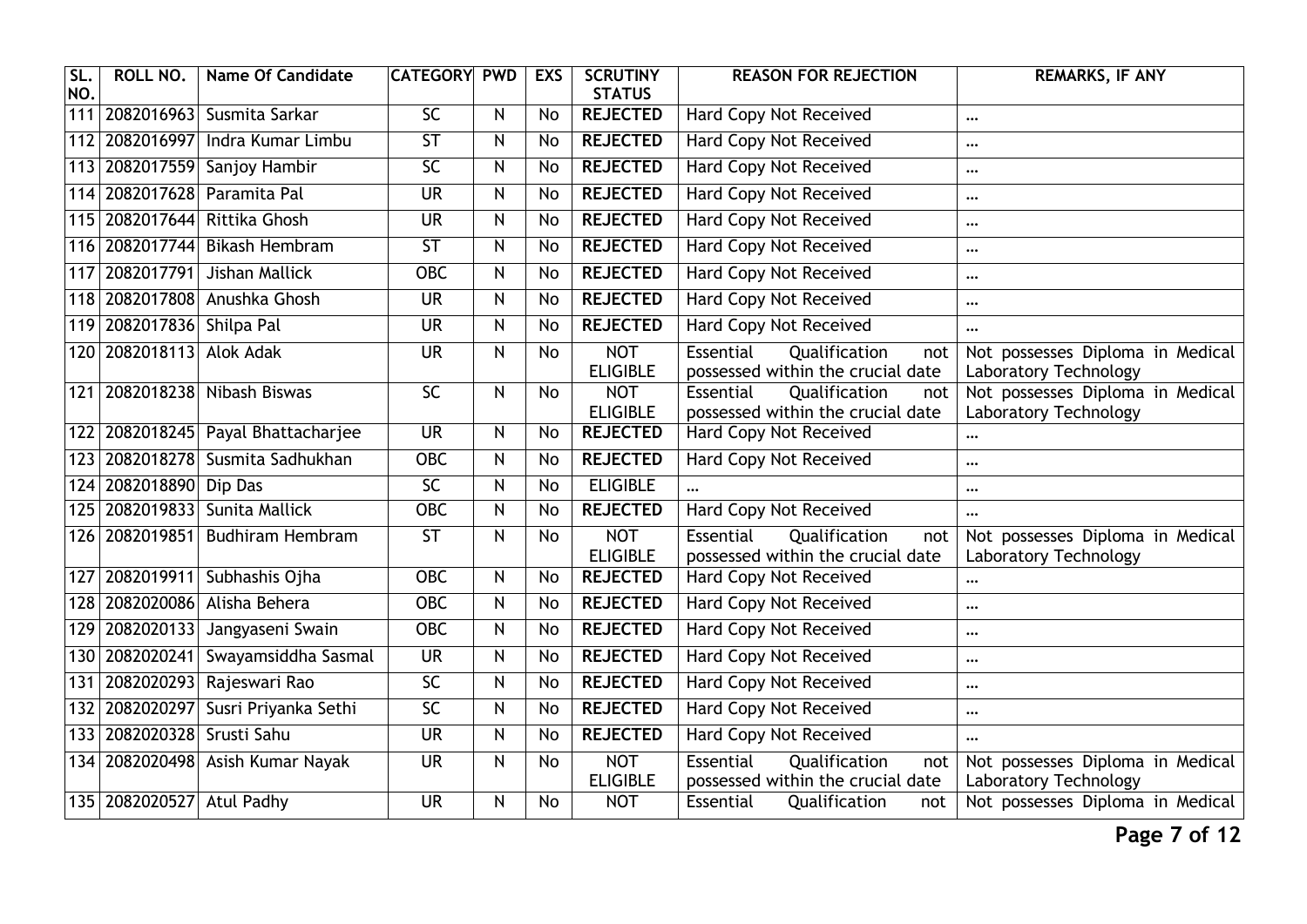| SL.<br>NO. | <b>ROLL NO.</b> | <b>Name Of Candidate</b>            | <b>CATEGORY</b>          | <b>PWD</b>   | <b>EXS</b> | <b>SCRUTINY</b><br><b>STATUS</b> | <b>REASON FOR REJECTION</b>                                            | <b>REMARKS, IF ANY</b>                                    |
|------------|-----------------|-------------------------------------|--------------------------|--------------|------------|----------------------------------|------------------------------------------------------------------------|-----------------------------------------------------------|
|            |                 |                                     |                          |              |            | <b>ELIGIBLE</b>                  | possessed within the crucial date                                      | <b>Technology Laboratory</b>                              |
|            |                 | 136 2082020888 Susama Hembram       | $\overline{\mathsf{ST}}$ | $\mathsf{N}$ | <b>No</b>  | <b>REJECTED</b>                  | <b>Hard Copy Not Received</b>                                          | $\cdots$                                                  |
| 137        | 2082020915      | Dubraj Marndi                       | $\overline{\mathsf{ST}}$ | $\mathsf{N}$ | No         | <b>REJECTED</b>                  | <b>Hard Copy Not Received</b>                                          | $\cdots$                                                  |
|            | 138 2082021175  | Sagarika Sahoo                      | <b>OBC</b>               | N            | No         | <b>REJECTED</b>                  | <b>Hard Copy Not Received</b>                                          | $\cdots$                                                  |
|            | 139 2082021425  | Satyajit Mohapatra                  | <b>UR</b>                | $\mathsf{N}$ | No         | <b>REJECTED</b>                  | Hard Copy Not Received                                                 | $\cdots$                                                  |
|            | 140 2082021469  | Smrutiswarup Puhan                  | $\overline{\mathsf{UR}}$ | $\mathsf{N}$ | <b>No</b>  | <b>NOT</b><br><b>ELIGIBLE</b>    | Essential<br>Qualification<br>not<br>possessed within the crucial date | Not possesses Diploma in Medical<br>Laboratory Technology |
| 141        |                 | 2082021521 Manas Ranjan Mallik      | <b>UR</b>                | $\mathsf{N}$ | <b>No</b>  | <b>REJECTED</b>                  | <b>Hard Copy Not Received</b>                                          |                                                           |
|            | 142 2082021640  | Soumya Ranjan<br>Tripathy           | <b>UR</b>                | $\mathsf{N}$ | <b>No</b>  | <b>NOT</b><br><b>ELIGIBLE</b>    | Essential<br>Qualification<br>not<br>possessed within the crucial date | Not possesses Diploma in Medical<br>Laboratory Technology |
|            | 143 2082021789  | Lopamudra Prusty                    | <b>OBC</b>               | $\mathsf{N}$ | <b>No</b>  | <b>NOT</b><br><b>ELIGIBLE</b>    | Qualification<br>Essential<br>not<br>possessed within the crucial date | Not possesses Diploma in Medical<br>Laboratory Technology |
|            | 144 2082022261  | Chandan Sahoo                       | <b>OBC</b>               | $\mathsf{N}$ | No         | <b>REJECTED</b>                  | Hard Copy Not Received                                                 | $\cdots$                                                  |
|            | 145 2082022428  | Dweepayan Nanda                     | <b>UR</b>                | $\mathsf{N}$ | No         | <b>REJECTED</b>                  | <b>Hard Copy Not Received</b>                                          | $\cdots$                                                  |
|            | 146 2082022548  | <b>Asit Mahakud</b>                 | $OE$                     | $\mathsf{N}$ | No         | <b>REJECTED</b>                  | <b>Hard Copy Not Received</b>                                          | $\cdots$                                                  |
|            | 147 2082022764  | Bikash Chandra Swain                | $OE$                     | N            | No         | <b>NOT</b><br><b>ELIGIBLE</b>    | Essential<br>Qualification<br>not<br>possessed within the crucial date | Not possesses Diploma in Medical<br>Laboratory Technology |
|            | 148 2082022878  | Bibekananda Nayak                   | $\overline{\mathsf{UR}}$ | $\mathsf{N}$ | No         | <b>REJECTED</b>                  | Hard Copy Not Received                                                 | $\cdots$                                                  |
| 149        | 2082022923      | Rudipta Sahoo                       | $\overline{OBC}$         | $\mathsf{N}$ | No         | <b>REJECTED</b>                  | Hard Copy Not Received                                                 | $\cdots$                                                  |
|            | 150 2082023095  | Monalisa Kar                        | <b>UR</b>                | $\mathsf{N}$ | No         | <b>REJECTED</b>                  | <b>Hard Copy Not Received</b>                                          | $\cdots$                                                  |
|            | 151 2082023215  | Lingaraj Kisan                      | $\overline{\mathsf{ST}}$ | N            | No         | <b>NOT</b><br><b>ELIGIBLE</b>    | Essential<br>Qualification<br>not<br>possessed within the crucial date | Not possesses Diploma in Medical<br>Laboratory Technology |
|            | 152 2082023256  | Jagannath Gouda                     | <b>OBC</b>               | $\mathsf{N}$ | No         | <b>REJECTED</b>                  | Hard Copy Not Received                                                 | $\ddotsc$                                                 |
|            | 153 2082023419  | Pratibha Ranee Barik                | <b>OBC</b>               | $\mathsf{N}$ | No         | <b>REJECTED</b>                  | <b>Hard Copy Not Received</b>                                          | $\cdots$                                                  |
|            | 154 2082023499  | Prabhas Ranjan Bhoi                 | $\overline{\mathsf{ST}}$ | $\mathsf{N}$ | <b>No</b>  | <b>REJECTED</b>                  | <b>Hard Copy Not Received</b>                                          | $\cdots$                                                  |
|            | 155 2082023567  | Udit Narayan Mallik                 | $\overline{SC}$          | $\mathsf{N}$ | No         | <b>REJECTED</b>                  | <b>Hard Copy Not Received</b>                                          | $\ddotsc$                                                 |
|            | 156 2082023768  | Sanam Basa                          | <b>UR</b>                | N            | No         | <b>NOT</b><br><b>ELIGIBLE</b>    | Essential<br>Qualification<br>not<br>possessed within the crucial date | Not possesses Diploma in Medical<br>Laboratory Technology |
|            |                 | 157   2082023969   Sokasantap Singh | <b>UR</b>                | N            | No         | <b>REJECTED</b>                  | Hard Copy Not Received                                                 | $\cdots$                                                  |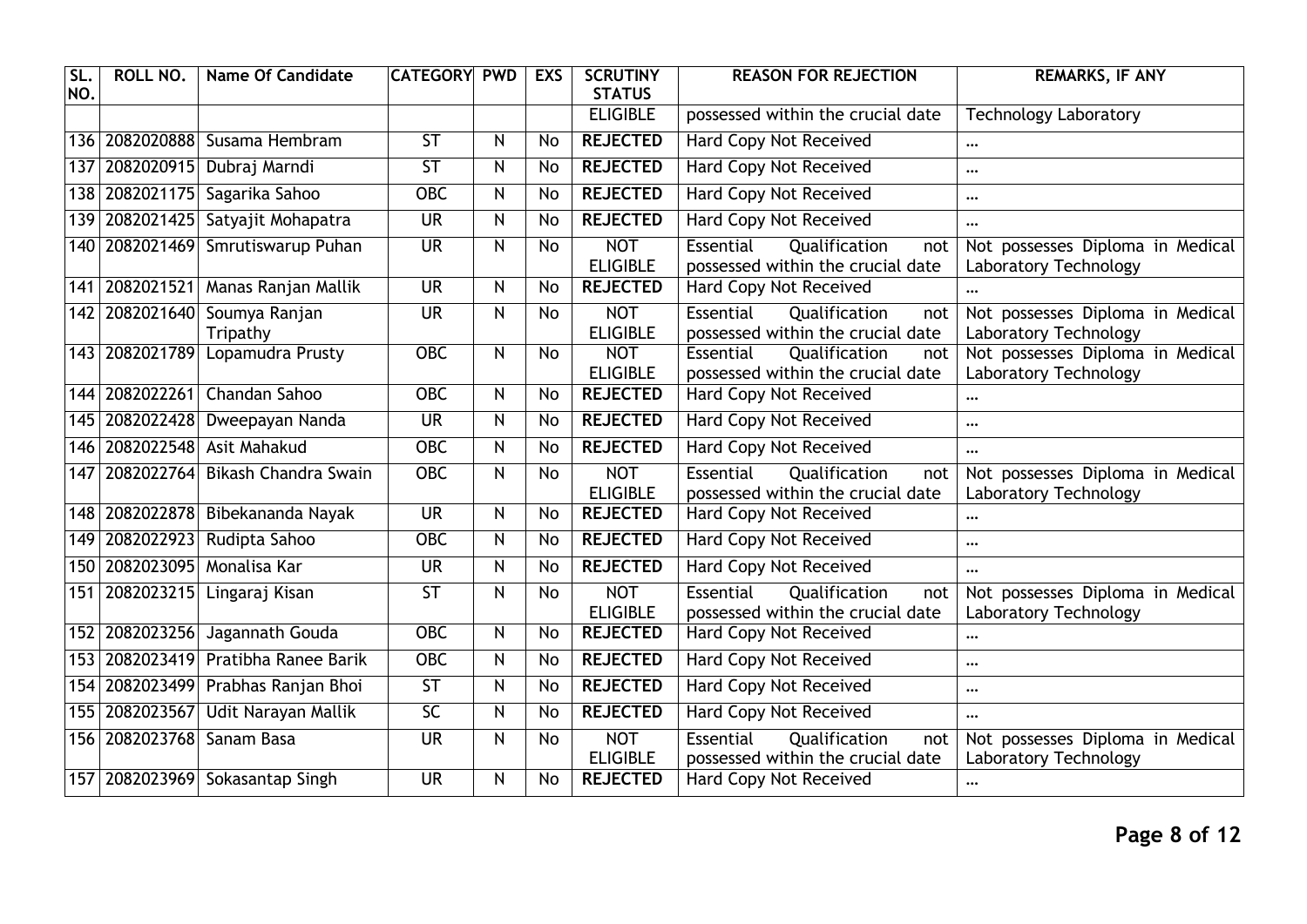| SL.<br>NO. | ROLL NO.                 | <b>Name Of Candidate</b>            | <b>CATEGORY</b>          | <b>PWD</b>              | <b>EXS</b>     | <b>SCRUTINY</b><br><b>STATUS</b> | <b>REASON FOR REJECTION</b>                                                   | <b>REMARKS, IF ANY</b>                                    |
|------------|--------------------------|-------------------------------------|--------------------------|-------------------------|----------------|----------------------------------|-------------------------------------------------------------------------------|-----------------------------------------------------------|
|            |                          | 158   2082023989   Sunaram Marndi   | $\overline{\mathsf{ST}}$ | $\mathsf{N}$            | <b>No</b>      | <b>REJECTED</b>                  | <b>Hard Copy Not Received</b>                                                 | $\cdots$                                                  |
|            | 159 2082024063           | Jayanti Rani                        | $\overline{\mathsf{UR}}$ | $\mathsf{N}$            | <b>No</b>      | <b>REJECTED</b>                  | <b>Hard Copy Not Received</b>                                                 | $\cdots$                                                  |
|            | 160 2082024180           | Suchitra Sahoo                      | $OE$                     | $\mathsf{N}$            | <b>No</b>      | <b>NOT</b><br><b>ELIGIBLE</b>    | Essential<br>Qualification<br>not<br>possessed within the crucial date        | Not possesses Diploma in Medical<br>Laboratory Technology |
|            |                          | 161   2082024290   R Santoshi Laxmi | $\overline{\mathsf{UR}}$ | N                       | No             | <b>NOT</b><br><b>ELIGIBLE</b>    | Essential<br>Qualification<br>not<br>possessed within the crucial date        | Not possesses Diploma in Medical<br>Laboratory Technology |
|            |                          | 162 3082000826 S Kalyan Naik        | $\overline{\mathsf{ST}}$ | ${\sf N}$               | <b>No</b>      | <b>REJECTED</b>                  | <b>Hard Copy Not Received</b>                                                 |                                                           |
|            | 163 3082003979 Ashwini K |                                     | <b>OBC</b>               | $\overline{\mathsf{N}}$ | $\overline{N}$ | <b>REJECTED</b>                  | <b>Hard Copy Not Received</b>                                                 | $\ddotsc$                                                 |
|            |                          | 164 3082004074 Ashly Mohan          | <b>OBC</b>               | $\mathsf{N}$            | <b>No</b>      | <b>NOT</b><br><b>ELIGIBLE</b>    | Essential<br>Qualification<br>not<br>possessed within the crucial date        | Not possesses Diploma in Medical<br>Laboratory Technology |
|            |                          | 165 3082004763 Ann Sara Sabu        | <b>UR</b>                | $\mathsf{N}$            | <b>No</b>      | <b>NOT</b><br><b>ELIGIBLE</b>    | Qualification<br>Essential<br>not<br>possessed within the crucial date        | Not possesses Diploma in Medical<br>Laboratory Technology |
|            | 166 3082004816           | Sandra Byju                         | $OE$                     | $\mathsf{N}$            | No             | <b>REJECTED</b>                  | Hard Copy Not Received                                                        | $\cdots$                                                  |
| 167        | 3082004938               | Rafeeque C                          | <b>OBC</b>               | ${\sf N}$               | <b>No</b>      | <b>ELIGIBLE</b>                  |                                                                               | $\cdots$                                                  |
|            | 168 3082005314           | Anagha A P                          | <b>OBC</b>               | $\mathsf{N}$            | No             | <b>REJECTED</b>                  | <b>Hard Copy Not Received</b>                                                 | $\ddotsc$                                                 |
|            | 169 3082006464           | Aswathy V G                         | <b>UR</b>                | $\overline{\mathsf{z}}$ | <b>No</b>      | <b>NOT</b><br><b>ELIGIBLE</b>    | <b>Essential</b><br>Qualification<br>not<br>possessed within the crucial date | Not possesses Diploma in Medical<br>Laboratory Technology |
|            | 170 3082006793           | Amarjith Lal S N                    | OBC                      | $\overline{N}$          | $\overline{N}$ | <b>REJECTED</b>                  | <b>Hard Copy Not Received</b>                                                 | $\cdots$                                                  |
| $171$      | 3082007949               | Sandeep Sukumaran                   | $\overline{SC}$          | ${\sf N}$               | No             | <b>REJECTED</b>                  | <b>Hard Copy Not Received</b>                                                 | $\cdots$                                                  |
| 172        | 4082000901               | Dongre Vaishnavi<br>Gajanan         | $\overline{SC}$          | $\mathsf{N}$            | <b>No</b>      | <b>NOT</b><br><b>ELIGIBLE</b>    | Essential<br>Qualification<br>not<br>possessed within the crucial date        | Not possesses Diploma in Medical<br>Laboratory Technology |
|            | 173 4082001585           | Nidhi Gour                          | <b>OBC</b>               | $\mathsf{N}$            | <b>No</b>      | <b>NOT</b><br><b>ELIGIBLE</b>    | Qualification<br>Essential<br>not<br>possessed within the crucial date        | Not possesses Diploma in Medical<br>Laboratory Technology |
| 174        | 4082101300               | Deepoo Singh                        | $\overline{SC}$          | $\mathsf{N}$            | <b>No</b>      | <b>REJECTED</b>                  | Hard Copy Not Received                                                        | $\cdots$                                                  |
|            | 175 4082200811           | Yogesh Kumar<br>Mohwiya             | 5<                       | $\mathsf{N}$            | No             | <b>REJECTED</b>                  | <b>Hard Copy Not Received</b>                                                 | $\ddotsc$                                                 |
|            | 176 4082200813           | Arpit Kumar Shukla                  | <b>UR</b>                | $\mathsf{N}$            | <b>No</b>      | <b>REJECTED</b>                  | <b>Hard Copy Not Received</b>                                                 | $\cdots$                                                  |
| 177        | 4082300444               | Pushpendra Singh<br>Rajpoot         | $\overline{\mathsf{UR}}$ | N                       | No             | <b>REJECTED</b>                  | <b>Hard Copy Not Received</b>                                                 |                                                           |
|            | 178 4082500301           | Mahesh Ahirwar                      | $\overline{SC}$          | $\mathsf{N}$            | No             | <b>REJECTED</b>                  | <b>Hard Copy Not Received</b>                                                 | $\cdots$                                                  |
| 179        |                          | 4082600115 Duja Yaduvansh Singh     | $\overline{\mathsf{UR}}$ | Y                       | <b>No</b>      | <b>ELIGIBLE</b>                  | $\ddotsc$                                                                     | $\cdots$                                                  |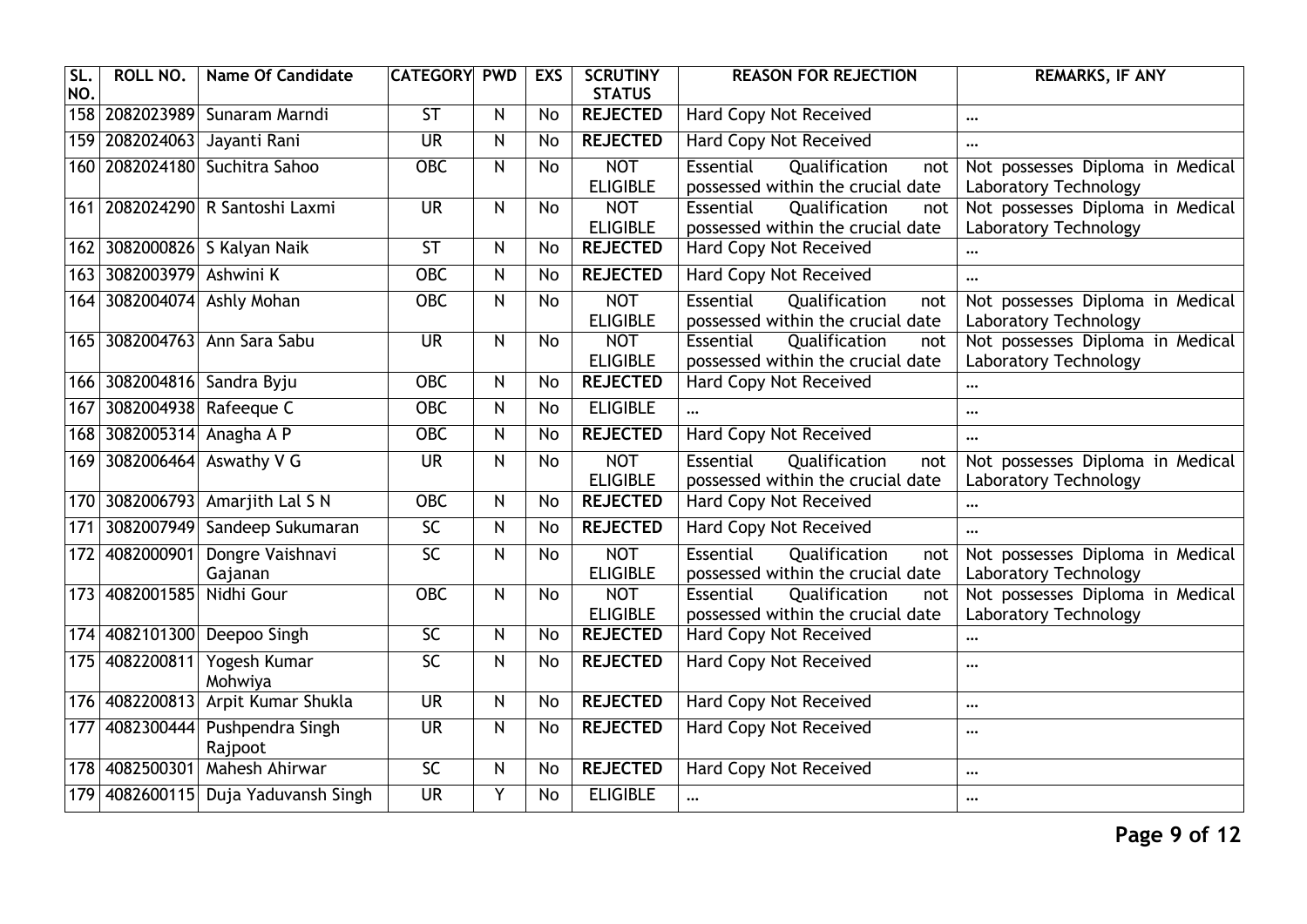| SL.<br>NO.       | <b>ROLL NO.</b>       | <b>Name Of Candidate</b>                | <b>CATEGORY</b>          | <b>PWD</b>     | <b>EXS</b>     | <b>SCRUTINY</b><br><b>STATUS</b> | <b>REASON FOR REJECTION</b>                                            | <b>REMARKS, IF ANY</b>                                           |
|------------------|-----------------------|-----------------------------------------|--------------------------|----------------|----------------|----------------------------------|------------------------------------------------------------------------|------------------------------------------------------------------|
| 180              |                       | 4082700411 Sammi Kumar                  | $\overline{\mathsf{ST}}$ | $\mathsf{N}$   | <b>No</b>      | <b>REJECTED</b>                  | <b>Hard Copy Not Received</b>                                          | $\cdots$                                                         |
| 181              | 4082700444 D Prashant |                                         | $\overline{SC}$          | $\overline{N}$ | <b>No</b>      | <b>REJECTED</b>                  | Hard Copy Not Received                                                 | $\cdots$                                                         |
| 182              |                       | 4082800208 Sunil Kumar Mahto            | $\overline{OBC}$         | $\mathsf{N}$   | <b>No</b>      | <b>ELIGIBLE</b>                  |                                                                        | $\cdots$                                                         |
|                  | 183 4082800295        | Gayakwad Mahesh<br>Indradas             | <b>OBC</b>               | N              | No             | <b>NOT</b><br><b>ELIGIBLE</b>    | Essential<br>Qualification<br>not<br>possessed within the crucial date | Not possesses Diploma in Medical<br><b>Technology Laboratory</b> |
|                  | 184 4082800711        | <b>Hiresh Kumar</b>                     | $\overline{SC}$          | N              | <b>No</b>      | <b>NOT</b><br><b>ELIGIBLE</b>    | Qualification<br>Essential<br>not<br>possessed within the crucial date | Not possesses Diploma in Medical<br>Laboratory Technology        |
|                  |                       | 185 4082800814 Meshram Ashwini<br>Ashok | $\overline{SC}$          | N              | <b>No</b>      | <b>NOT</b><br><b>ELIGIBLE</b>    | Qualification<br>Essential<br>not<br>possessed within the crucial date | Not possesses Diploma in Medical<br>Laboratory Technology        |
|                  |                       | 186 4082800881 Gajendra Singh           | $\overline{\mathsf{ST}}$ | N              | <b>No</b>      | <b>REJECTED</b>                  | Hard Copy Not Received                                                 | $\cdots$                                                         |
| $\overline{187}$ |                       | 4082900445 Hemant Kumar                 | $\overline{SC}$          | N              | <b>No</b>      | <b>REJECTED</b>                  | <b>Hard Copy Not Received</b>                                          | $\cdots$                                                         |
| 188              | 4082900687            | Lamsonge Vipin<br>Narendra              | $\overline{SC}$          | N              | <b>No</b>      | <b>REJECTED</b>                  | Hard Copy Not Received                                                 | $\cdots$                                                         |
|                  |                       | 189 5082003085 Rohan Kumar              | $\overline{SC}$          | N              | No             | <b>REJECTED</b>                  | Hard Copy Not Received                                                 | $\cdots$                                                         |
| 190              | 5082005157            | Sanjay Kumar                            | $ORC$                    | N              | $\overline{N}$ | <b>REJECTED</b>                  | <b>Hard Copy Not Received</b>                                          | $\cdots$                                                         |
|                  |                       | 191 5082005818 Avinash Kumar            | $\overline{SC}$          | $\mathsf{N}$   | No             | <b>REJECTED</b>                  | <b>Hard Copy Not Received</b>                                          | $\cdots$                                                         |
|                  | 192 5082005941        | Bharti                                  | <b>UR</b>                | N              | No             | <b>ELIGIBLE</b>                  |                                                                        | $\cdots$                                                         |
|                  | 193 5082005981        | Manoj Kumar                             | 5<                       | N              | No             | <b>REJECTED</b>                  | Hard Copy Not Received                                                 | $\cdots$                                                         |
|                  | 194 5082006351 Priya  |                                         | $OE$                     | N              | <b>No</b>      | <b>REJECTED</b>                  | Hard Copy Not Received                                                 | $\cdots$                                                         |
|                  | 195 5082007114        | Bharatveer                              | <b>UR</b>                | N              | No             | <b>REJECTED</b>                  | Hard Copy Not Received                                                 | $\cdots$                                                         |
|                  | 196 5082007261        | Praveen                                 | $OE$                     | N              | No             | <b>REJECTED</b>                  | <b>Hard Copy Not Received</b>                                          | $\cdots$                                                         |
|                  |                       | 197 5082008149 Lokesh Kumar Meena       | $\overline{\mathsf{ST}}$ | $\mathsf{N}$   | No             | <b>REJECTED</b>                  | Hard Copy Not Received                                                 | $\cdots$                                                         |
|                  | 198 5082012627        | Vikas Kumar                             | $\overline{SC}$          | $\mathsf{N}$   | No             | <b>REJECTED</b>                  | <b>Hard Copy Not Received</b>                                          | $\cdots$                                                         |
|                  | 199 5082024832        | Amit                                    | <b>OBC</b>               | N              | No             | <b>PROVISIONAL</b>               |                                                                        | Date of issue of OBC Certificate<br>not mentioned                |
| 200              | 5082027487            | Khushboo                                | $\overline{OBC}$         | $\mathsf{N}$   | <b>No</b>      | <b>ELIGIBLE</b>                  | $\cdots$                                                               |                                                                  |
|                  |                       | 201   5082030518   Dharamveer Meena     | $\overline{\mathsf{ST}}$ | N              | No             | <b>NOT</b><br><b>ELIGIBLE</b>    | Qualification<br>Essential<br>not<br>possessed within the crucial date | Not possesses Diploma in Medical<br><b>Technology Laboratory</b> |
|                  |                       | 202   5082030886   Mahesh Kumar Meena   | $\overline{\mathsf{ST}}$ | N              | <b>No</b>      | <b>REJECTED</b>                  | <b>Hard Copy Not Received</b>                                          | $\cdots$                                                         |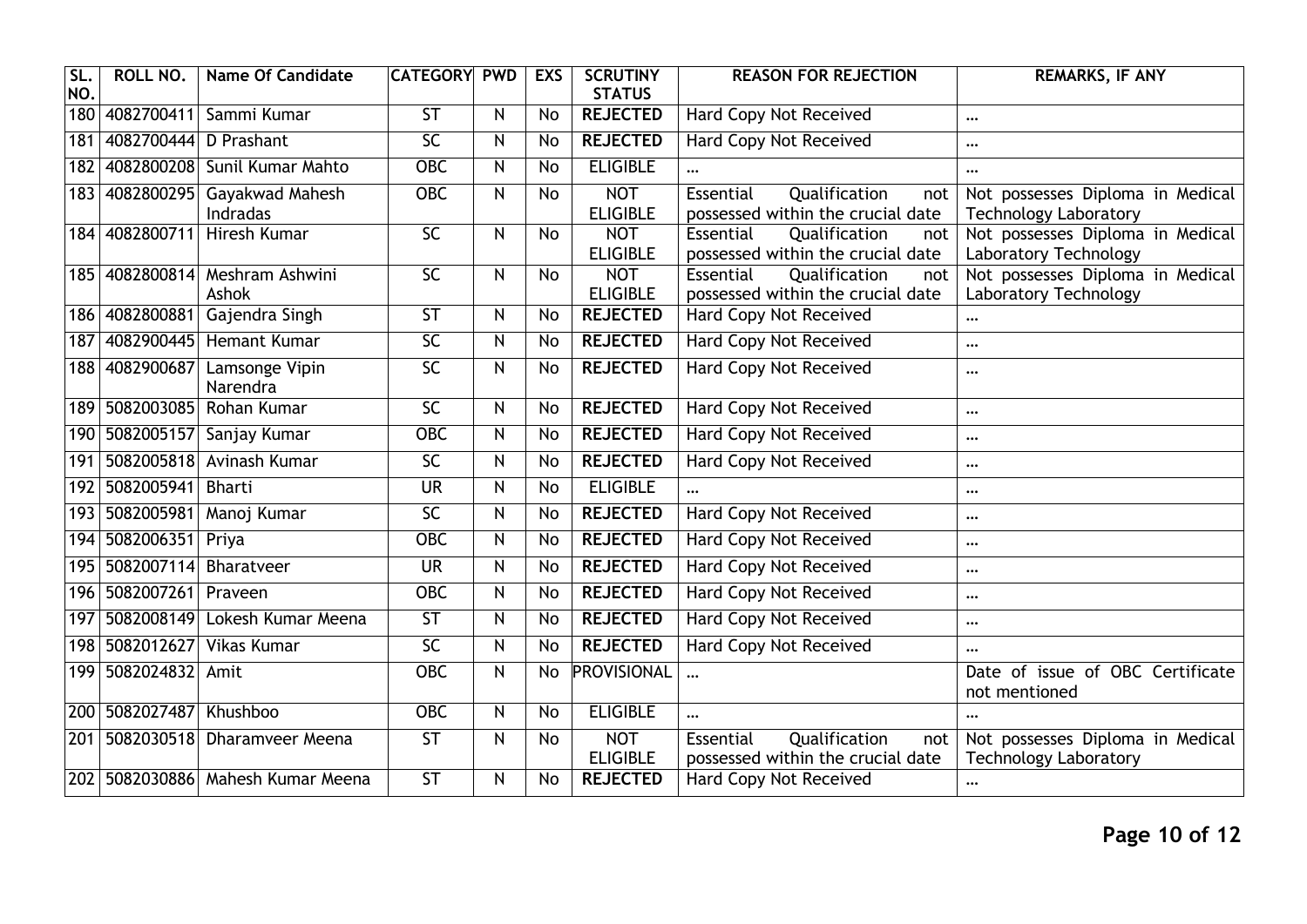| SL.<br>NO.       | <b>ROLL NO.</b> | <b>Name Of Candidate</b>                | <b>CATEGORY</b>          | <b>PWD</b>              | <b>EXS</b>      | <b>SCRUTINY</b><br><b>STATUS</b> | <b>REASON FOR REJECTION</b>                                            | <b>REMARKS, IF ANY</b>                                    |
|------------------|-----------------|-----------------------------------------|--------------------------|-------------------------|-----------------|----------------------------------|------------------------------------------------------------------------|-----------------------------------------------------------|
|                  |                 | 203 5082033726 Akshay Kumar             | SC                       | N                       | No              | <b>REJECTED</b>                  | <b>Hard Copy Not Received</b>                                          | $\cdots$                                                  |
| $\overline{204}$ | 5082034029      | Ram Gopal Meena                         | $\overline{\mathsf{ST}}$ | $\overline{N}$          | <b>No</b>       | <b>REJECTED</b>                  | <b>Hard Copy Not Received</b>                                          |                                                           |
| 205              | 5082034108      | Kuldeep Singh                           | <b>UR</b>                | $\mathsf{N}$            | <b>No</b>       | <b>REJECTED</b>                  | <b>Hard Copy Not Received</b>                                          | $\cdots$                                                  |
| 206              | 5082034464      | Chetram Meena                           | ST                       | N                       | <b>No</b>       | <b>REJECTED</b>                  | <b>Hard Copy Not Received</b>                                          | $\ddotsc$                                                 |
|                  | 207 5082034551  | Dinesh Kumar Meena                      | $\overline{\mathsf{ST}}$ | N                       | No              | <b>NOT</b><br><b>ELIGIBLE</b>    | Essential<br>Qualification<br>not<br>possessed within the crucial date | Not possesses Diploma in Medical<br>Laboratory Technology |
|                  | 208 5082034582  | Annu Meena                              | ST                       | $\mathsf{N}$            | <b>No</b>       | <b>REJECTED</b>                  | <b>Hard Copy Not Received</b>                                          |                                                           |
|                  | 209 5082034591  | Ranveer Meena                           | $\overline{\mathsf{ST}}$ | ${\sf N}$               | <b>No</b>       | <b>REJECTED</b>                  | <b>Hard Copy Not Received</b>                                          | $\ddotsc$                                                 |
| 210              | 5082034741      | Luvkush Meena                           | $\overline{\mathsf{ST}}$ | N                       | <b>No</b>       | <b>REJECTED</b>                  | <b>Hard Copy Not Received</b>                                          | $\cdots$                                                  |
| 211              | 5082034982      | Dinesh Kumar Meena                      | 5T                       | N                       | No              | <b>REJECTED</b>                  | <b>Hard Copy Not Received</b>                                          |                                                           |
| 212              | 5082039462      | Takshila Bugaliya                       | $\overline{SC}$          | N                       | <b>No</b>       | <b>REJECTED</b>                  | <b>Hard Copy Not Received</b>                                          | $\ddotsc$                                                 |
|                  | 213 5082039548  | Rakesh Barfa                            | $OE$                     | ${\sf N}$               | No              | <b>REJECTED</b>                  | <b>Hard Copy Not Received</b>                                          |                                                           |
|                  | 214 5082043594  | Dinesh Kumawat                          | <b>OBC</b>               | N                       | <b>No</b>       | <b>REJECTED</b>                  | <b>Hard Copy Not Received</b>                                          | $\cdots$                                                  |
|                  | 215 6082540181  | Dawanri Marwein                         | ST                       | $\overline{\mathbf{N}}$ | $\overline{N}$  | <b>REJECTED</b>                  | <b>Hard Copy Not Received</b>                                          | $\cdots$                                                  |
| 216              | 6082560054      | Suman Das                               | $\overline{SC}$          | $\mathsf{N}$            | <b>No</b>       | <b>REJECTED</b>                  | Hard Copy Not Received                                                 |                                                           |
|                  | 217 7082030262  | Lalit Kumar                             | <b>UR</b>                | N                       | <b>No</b>       | <b>NOT</b><br><b>ELIGIBLE</b>    | Qualification<br>Essential<br>not<br>possessed within the crucial date | Not possesses diploma in Medical<br>Laboratory Technology |
| 218              | 7082030409      | Piyush Sagar                            | $\overline{SC}$          | N                       | <b>No</b>       | <b>REJECTED</b>                  | <b>Hard Copy Not Received</b>                                          |                                                           |
| 219              | 7082110128      | Shabnum Bashir                          | $\overline{\mathsf{UR}}$ | N                       | <b>No</b>       | <b>REJECTED</b>                  | <b>Hard Copy Not Received</b>                                          | $\ddotsc$                                                 |
|                  |                 | 220 8082005306 Sampath Kumar<br>Adapala | SC                       | N                       | No              | <b>ELIGIBLE</b>                  | $\cdots$                                                               | $\cdots$                                                  |
|                  | 221 8082011968  | Radhika Rajam R                         | $OE$                     | N                       | No              | <b>NOT</b><br><b>ELIGIBLE</b>    | Qualification<br>Essential<br>not<br>possessed within the crucial date | Not possess Diploma in Medical<br>Laboratory Technology   |
| 222              | 8082013141      | Bhukya Rambabu Naik                     | ST                       | N                       | <b>No</b>       | <b>REJECTED</b>                  | <b>Hard Copy Not Received</b>                                          |                                                           |
| $\overline{223}$ | 8082015942      | Kandoor Srikanth                        | $\overline{SC}$          | N                       | <b>No</b>       | <b>REJECTED</b>                  | Hard Copy Not Received                                                 | $\cdots$                                                  |
| 224              | 8082017573      | Kaluvakolanu Aparna                     | <b>UR</b>                | N                       | <b>No</b>       | <b>REJECTED</b>                  | Hard Copy Not Received                                                 | $\cdots$                                                  |
| 225              |                 | 8082018376 Sultan Srikanth              | 5T                       | N                       | $\overline{No}$ | <b>REJECTED</b>                  | <b>Hard Copy Not Received</b>                                          | $\ddotsc$                                                 |
|                  |                 | 226 8082018658 G. Chalapathi            | <b>OBC</b>               | ${\sf N}$               | No              | <b>REJECTED</b>                  | <b>Hard Copy Not Received</b>                                          | $\cdots$                                                  |
|                  |                 | 227 9972001324 Makwana Rajesh           | $OE$                     | N                       | <b>No</b>       | <b>NOT</b>                       | Essential<br>Qualification<br>not                                      | Not possesses Diploma in Medical                          |